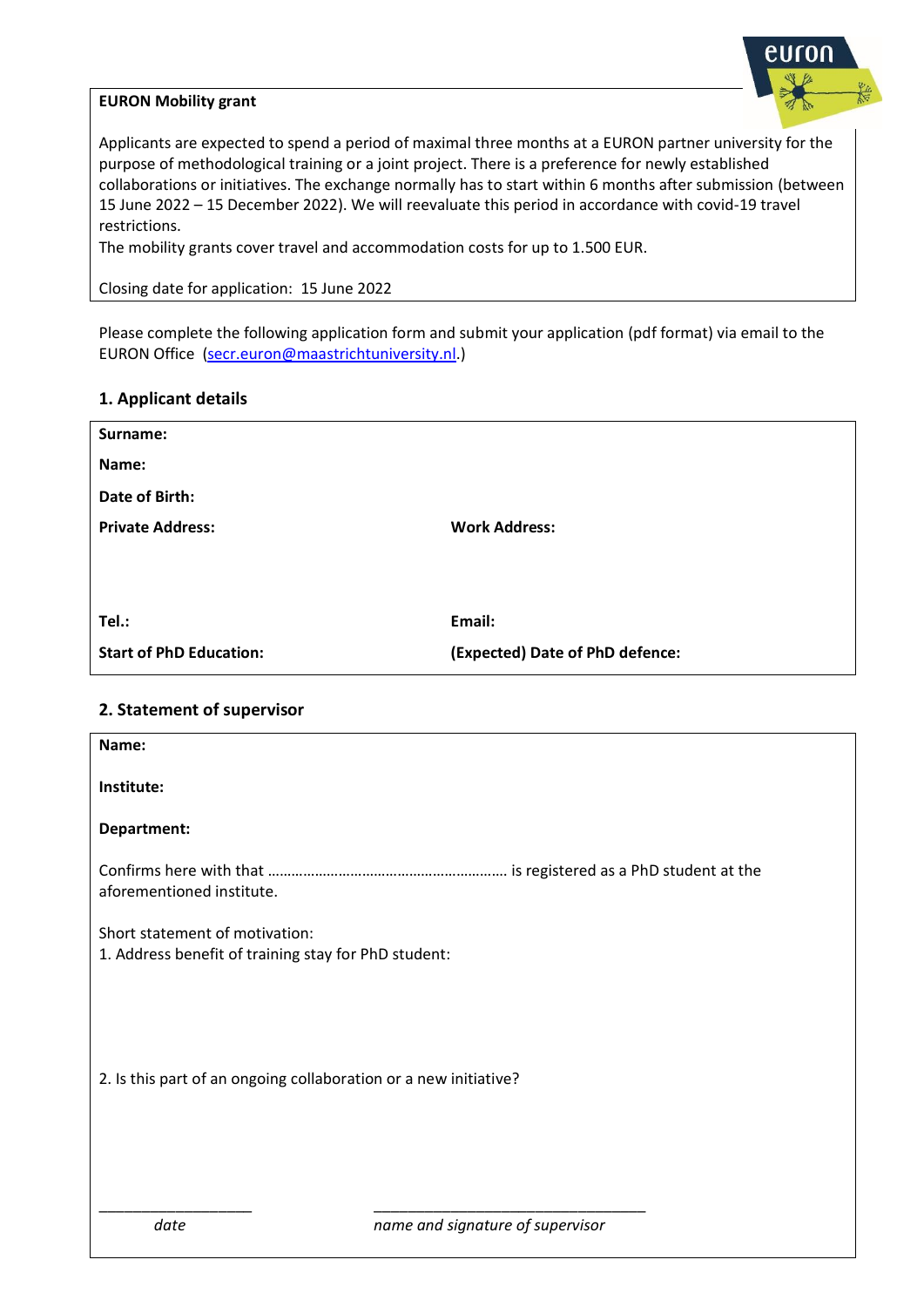## **3. Title of the proposed project**

**4. Description of proposed project during training stay (500 words max. To be completed by the PhD student). Specifically address the added value of the collaboration and the methods to be learned.** 

Duration of planned Training Stay:

Exact Dates of planned Training Stay: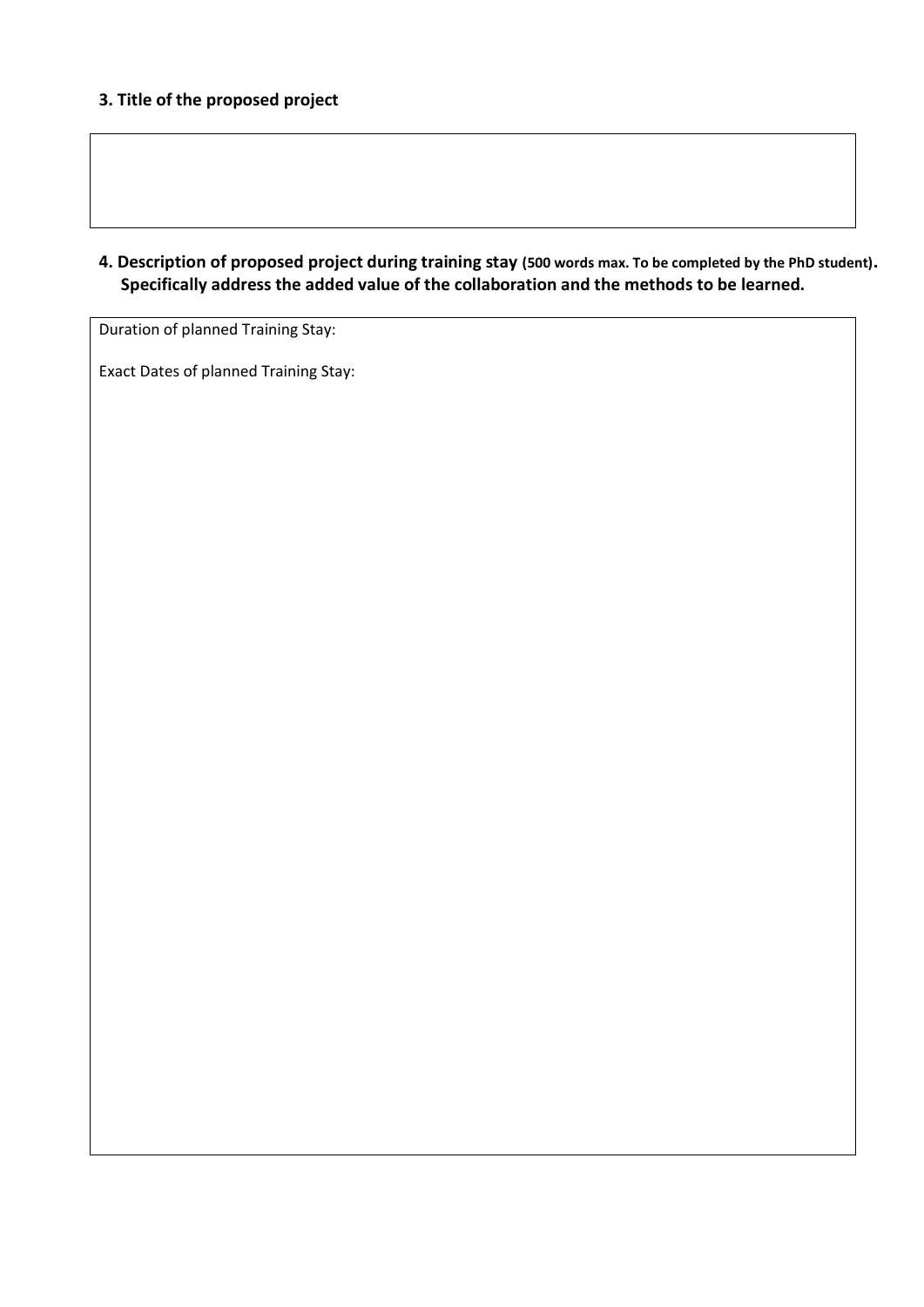**5. Statement on motivation for intended training stay (250 words max. To be completed by the PhD student)**

**6. Title and description of your PhD project (250 words max. To be completed by the PhD student)**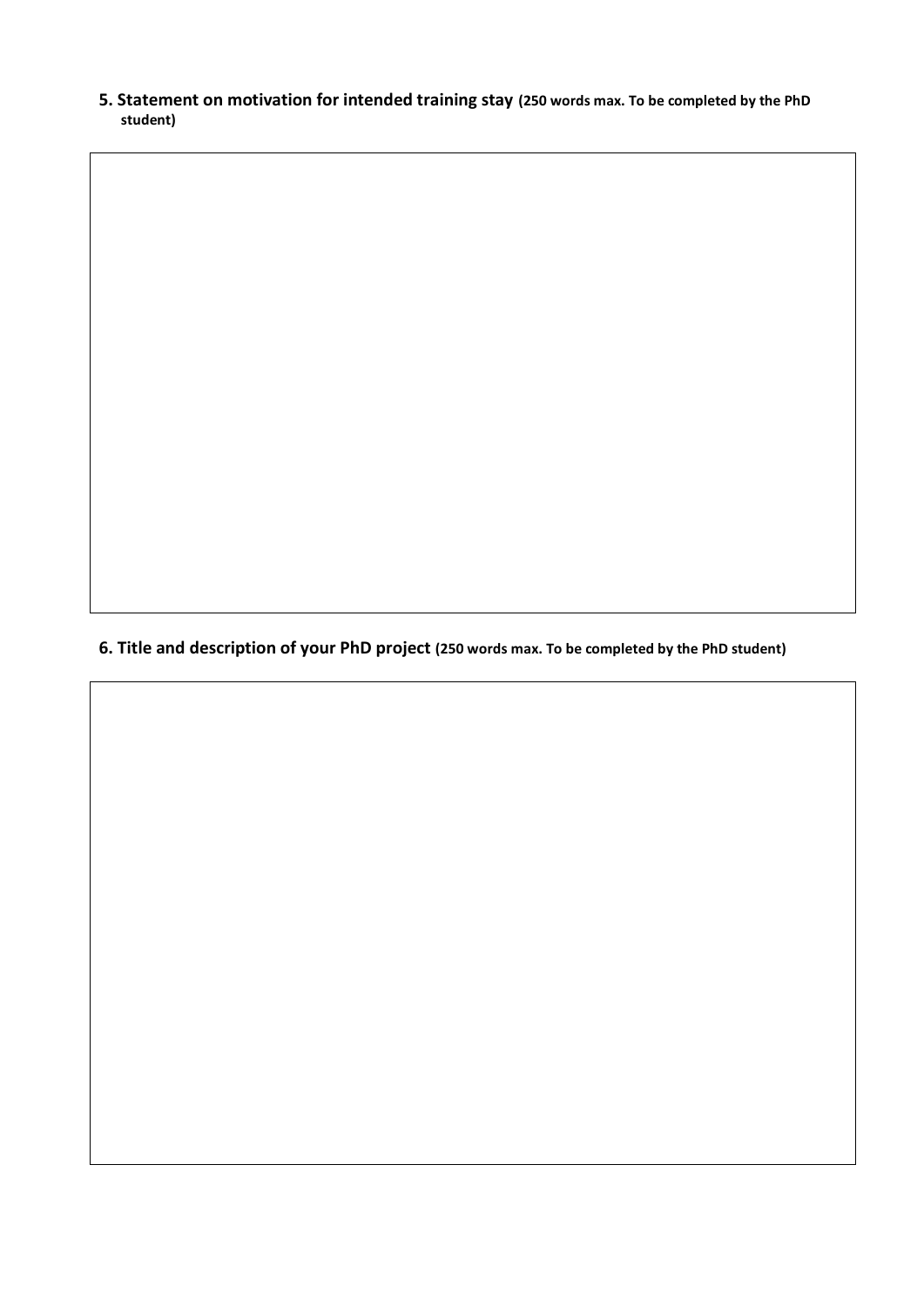# **7. Declaration of expected costs**

| Costs:                                                                                           |                     |          |
|--------------------------------------------------------------------------------------------------|---------------------|----------|
| for travel (by train, bus, car):                                                                 |                     | €        |
|                                                                                                  |                     |          |
| for accommodation                                                                                |                     |          |
| (rental fee for a room in a guest house or apartment):                                           |                     | €        |
|                                                                                                  |                     |          |
|                                                                                                  | <b>Total costs:</b> | €        |
|                                                                                                  |                     |          |
| Indicate if financial support (for travel and accommodation) will also be<br>requested elsewhere |                     |          |
|                                                                                                  |                     | yes / no |
|                                                                                                  |                     |          |
|                                                                                                  |                     |          |
|                                                                                                  |                     |          |
|                                                                                                  |                     |          |

**8. Statement of support from host laboratory (250 words max.). Provide this statement as a separate document.** 

| Name:                                 |                                                      |
|---------------------------------------|------------------------------------------------------|
| <b>University:</b>                    |                                                      |
| Institute:                            |                                                      |
|                                       |                                                      |
| Department:                           |                                                      |
|                                       |                                                      |
|                                       |                                                      |
| aforementioned Institute/ Department. |                                                      |
|                                       |                                                      |
|                                       |                                                      |
|                                       |                                                      |
|                                       |                                                      |
|                                       |                                                      |
|                                       |                                                      |
| date                                  | name and signature of representative Host laboratory |
|                                       |                                                      |